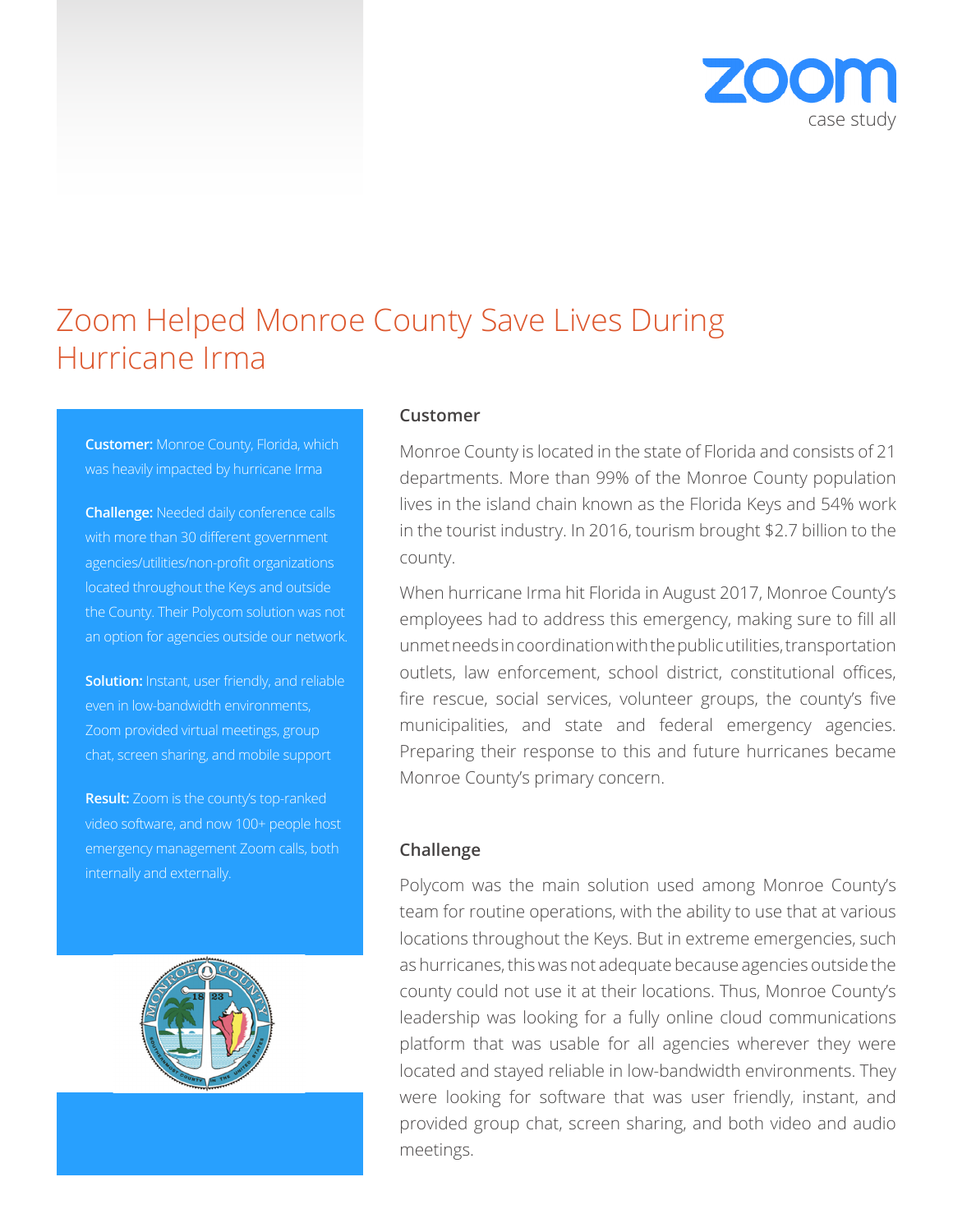In addition to the inconvenience of driving to join onsite meetings, many of Monroe County's employees couldn't troubleshoot the Polycom hardware if something went wrong. Often times, it took at least ten minutes to simply figure out how to start a meeting. Time is of the essence when it comes to emergencies, so Polycom wasn't an efficient solution.

## **Solution**

In the summer of 2017, Monroe County's Emergency Management Director introduced Zoom to the organization as a reliable communications tool during storms and hurricanes. Initially, it was used for Special Magistrate code compliance hearings, in which the judge is located in Tallahassee and the rest of the proceedings are conducted in Marathon. It worked so well - and was cost effective, that the county decided to use Zoom for emergency management communications. Zoom was utilized by anyone involved in emergency response, such as all municipalities, utility companies, Florida Department of Health, and the U.S. Coast Guard to communicate during emergencies. However, right after employees were set up with Zoom accounts to start testing it, Hurricane Irma hit Florida.

Therefore, Monroe County's management team ended up using Zoom to the fullest extent and with limited prior training as their communications savior during hurricane Irma. Zoom's highly intuitive interface made it easy to start and join meetings, which was essential in dealing with emergencies.

"Monroe County procured a satellite internet connection the week before Irma. It was a portable dish, which provided a 4MB down / 1MB up connection – not a lot of bandwidth to support 100+ people in the Emergency Operations Center. We had always appreciated Zoom's capabilities under broadband network connectivity, but its performance on a very small satellite connection was exceptional and it was a true testament to the work Zoom has done, optimizing video transmission across any connection ... Zoom was a lifeline for that period of time," said Alan MacEachern, Director of Information Technology for Monroe County.

Cammy Clark, public information officer for Monroe County, said, "The best part of Zoom was an ability to join a video conference call on the phone, whether one works from home, is in the car driving, or shopping in a grocery store. On the day after the storm, I was on a Zoom call when my laptop's battery died, and there was no electricity to charge it. Thankfully, I was able to rejoin the meeting from my phone."

### **Result**

The county IT Director created a chart, where he listed which communications software performed either poor or excellent during the storm emergency. Most of them were marked as "poor," yet Zoom was the leading solution, designated as the most easy and reliable communications tool during Hurricane Irma.

Currently, Zoom is a number one platform used by Monroe County's teams both internally and externally. Various County department directors use Zoom for their meetings. More than 100 people from about 25 plus agencies join Zoom for emergency management calls. The program sustainability director is using Zoom to meet with contractors and people that are working on canal restoration projects.